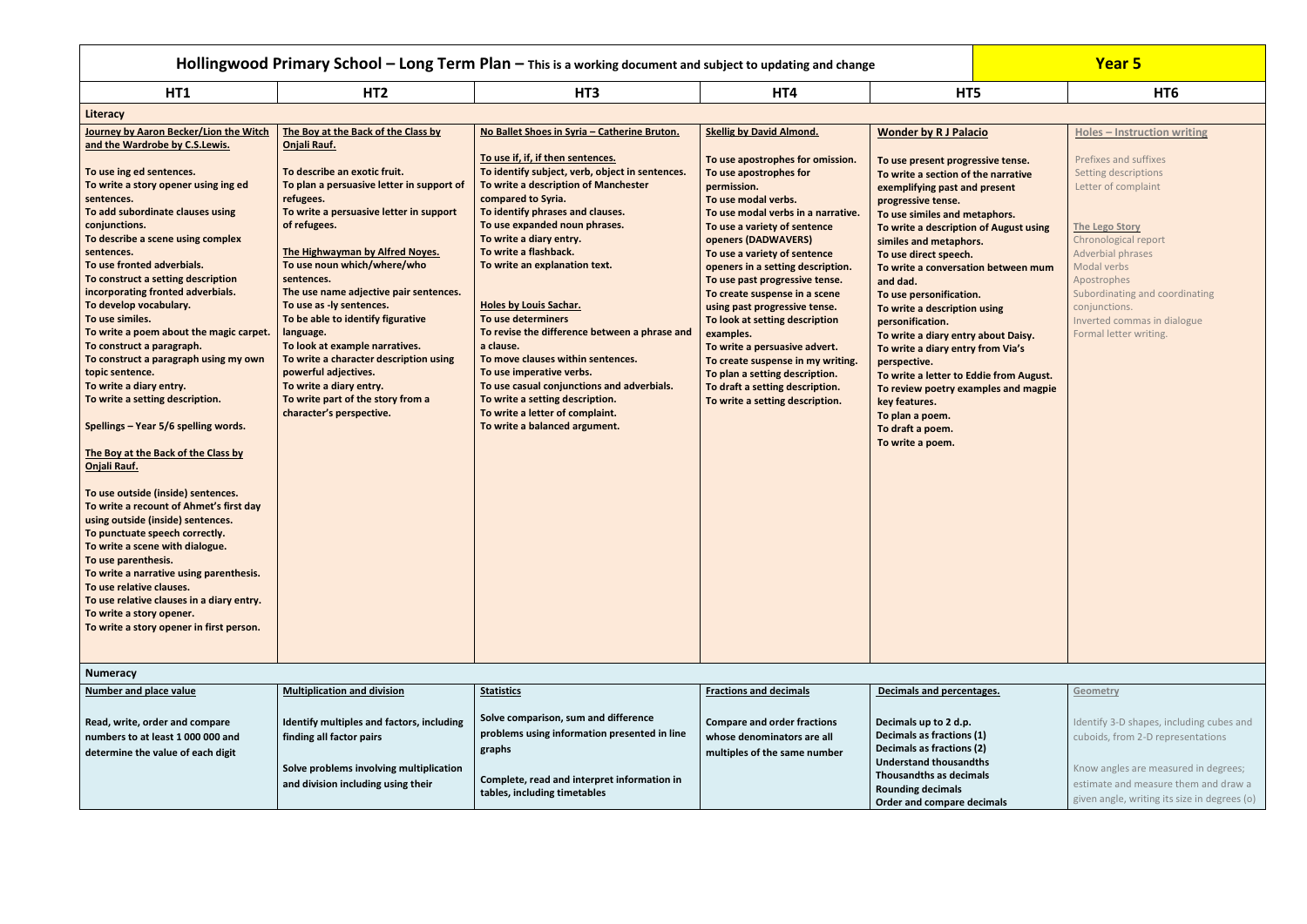| Count forwards or backwards in steps of  | knowledge of factors, multiples, squares | <b>Fractions and decimals</b>                 | Recognise mixed numbers and           | <b>Understand percentages</b>                           | Identify: multiples of 900, angles at a    |
|------------------------------------------|------------------------------------------|-----------------------------------------------|---------------------------------------|---------------------------------------------------------|--------------------------------------------|
| powers of 10 for any given number up     | and cubes                                | <b>Compare and order fractions whose</b>      | improper fractions and convert        | Percentages as fractions and decimals                   | point on a straight line and 1/2 a turn    |
| to 1 000 000                             |                                          | denominators are all multiples of the same    | from one form to the other            | <b>Equivalent F.D.P.</b>                                | (total 1800), angles at a point and one    |
|                                          | Know and use the vocabulary of prime     | number                                        |                                       |                                                         | whole turn (total 360o) reflex angles, and |
|                                          |                                          |                                               |                                       | Adding decimals within 1                                |                                            |
| Interpret negative numbers in context,   | numbers, prime factors and composite     |                                               | Add and subtract fractions with       | Subtracting decimals within 1                           | compare different angles                   |
| count forwards and backwards with        | (non-prime) numbers                      | Recognise mixed numbers and improper          | the same denominator and              | <b>Complements to 1</b>                                 |                                            |
| positive and negative whole numbers      |                                          | fractions and convert from one form to the    | related fractions; write              | Adding decimals - crossing the whole                    | Draw shapes using given dimensions and     |
| through zero                             | Establish whether a number up to 100 is  | other                                         | mathematical statements >1 as a       | Adding decimals with the same number                    | angles                                     |
|                                          | prime and recall prime numbers up to     |                                               | mixed number (e.g. $2/5 + 4/5 =$      | of decimal places<br>Subtracting decimals with the same |                                            |
| Round any number up to 1 000 000 to      | 19                                       | Add and subtract fractions with the same      | $6/5 = 11/5$                          | number of decimal places                                | State and use the properties of a          |
| the nearest 10, 100, 1000, 10 000 and    |                                          | denominator and related fractions; write      |                                       | Adding decimals with a different                        | rectangle (including squares) to deduce    |
| 100 000                                  | Multiply numbers up to 4 digits by a     | mathematical statements >1 as a               | <b>Multiply proper fractions and</b>  | number of decimal places                                | related facts                              |
|                                          | one- or two-digit number using an        | mixed number (e.g. $2/5 + 4/5 = 6/5 = 11/5$ ) | mixed numbers by whole                | Subtracting decimals with a different                   | distinguish between regular and irregular  |
| Solve number problems and practical      | efficient written method, including long |                                               | numbers, supported by materials       | number of decimal places                                | polygons based on reasoning about equal    |
| problems that involve all of the above   | multiplication for two-digit numbers     | Multiply proper fractions and mixed numbers   | and diagrams.                         | Adding and subtracting wholes and                       | sides and angles                           |
|                                          |                                          | by whole numbers, supported by materials      |                                       | decimals                                                |                                            |
| Read Roman numerals to 1000 (M) and      | Multiply and divide numbers mentally     | and diagrams.                                 | <b>Read and write decimal numbers</b> | <b>Decimal sequences</b>                                | Identify, describe and represent the       |
| recognise years written in Roman         | drawing upon known facts                 |                                               | as fractions (e.g. $0.71 = 71/100$ )  | Multiplying decimals by 10, 100 and<br>1,000            | position of a shape following a reflection |
| numerals.                                |                                          | Read and write decimal numbers as fractions   |                                       | Dividing decimals by 10, 100 and 1,000                  | or translation, using the appropriate      |
|                                          | Divide numbers up to 4 digits by a one-  | $(e.g. 0.71 = 71/100)$                        | Recognise and use thousandths         |                                                         | language, and know that the shape has      |
| Read, write, order and compare           | digit number using the efficient written |                                               | and relate them to tenths,            |                                                         | not changed.                               |
| numbers to at least 1 000 000 and        | method of short division and interpret   | Recognise and use thousandths and relate      | hundredths and decimal                |                                                         |                                            |
| determine the value of each digit        | remainders appropriately for the         | them to tenths, hundredths and decimal        | equivalents                           |                                                         |                                            |
|                                          | context                                  | equivalents                                   |                                       |                                                         |                                            |
| <b>Addition and subtraction</b>          |                                          |                                               | Round decimals with two decimal       |                                                         |                                            |
| Add and subtract whole numbers with      | Multiply and divide whole numbers and    | Round decimals with two decimal places to     | places to the nearest whole           |                                                         |                                            |
| more than 4 digits, including using      | those involving decimals by 10, 100 and  | the nearest whole number and to one decimal   | number and to one decimal place       |                                                         |                                            |
| efficient written methods (columnar      | 1000                                     | place                                         |                                       |                                                         |                                            |
| addition and subtraction)                |                                          |                                               | Read, write, order and compare        |                                                         |                                            |
|                                          | Recognise and use square numbers and     | Read, write, order and compare numbers with   | numbers with up to three decimal      |                                                         |                                            |
| Add and subtract numbers mentally        | cube numbers, and the notation for       | up to three decimal places                    | places                                |                                                         |                                            |
| with increasingly large numbers          | squared (2) and cubed (3)                |                                               |                                       |                                                         |                                            |
|                                          |                                          | Solve problems involving number up to three   | Solve problems involving number       |                                                         |                                            |
| Use rounding to check answers to         | Solve problems involving addition,       | decimal places                                | up to three decimal places            |                                                         |                                            |
| calculations and determine, in the       | subtraction, multiplication and division |                                               |                                       |                                                         |                                            |
| context of a problem, levels of accuracy | and a combination of these, including    | Recognise the per cent symbol (%) and         | Recognise the per cent symbol (%)     |                                                         |                                            |
|                                          | understanding the meaning of the         | understand that per cent relates to "number   | and understand that per cent          |                                                         |                                            |
| Solve addition and subtraction multi-    | equals sign                              | of parts per hundred", and write percentages  | relates to "number of parts per       |                                                         |                                            |
| step problems in contexts, deciding      |                                          | as a fraction with denominator hundred, and   | hundred", and write percentages       |                                                         |                                            |
| which operations and methods to use      |                                          | as a decimal fraction                         | as a fraction with denominator        |                                                         |                                            |
| and why                                  | <b>Area and Perimeter</b>                |                                               |                                       |                                                         |                                            |
|                                          | Measure and calculate the perimeter of   | Solve problems which require knowing          | hundred, and as a decimal fraction    |                                                         |                                            |
|                                          | composite rectilinear shapes in          | percentage and decimal equivalents of 1/2     | Solve problems which require          |                                                         |                                            |
|                                          | centimetres and metres calculate and     | $1/4$ 1/5 2/5 4/5 and those with a            | knowing percentage and decimal        |                                                         |                                            |
|                                          | compare the area of squares and          | denominator of a multiple of 10 or 25.        |                                       |                                                         |                                            |
|                                          | rectangles including using standard      |                                               | equivalents of 1/2 1/4 1/5 2/5        |                                                         |                                            |
|                                          | units, square centimetres (cm2) and      |                                               | 4/5 and those with a denominator      |                                                         |                                            |
|                                          | square metres (m2) and estimate the      |                                               | of a multiple of 10 or 25.            |                                                         |                                            |
|                                          |                                          |                                               |                                       |                                                         |                                            |
|                                          | area of irregular shapes                 |                                               |                                       |                                                         |                                            |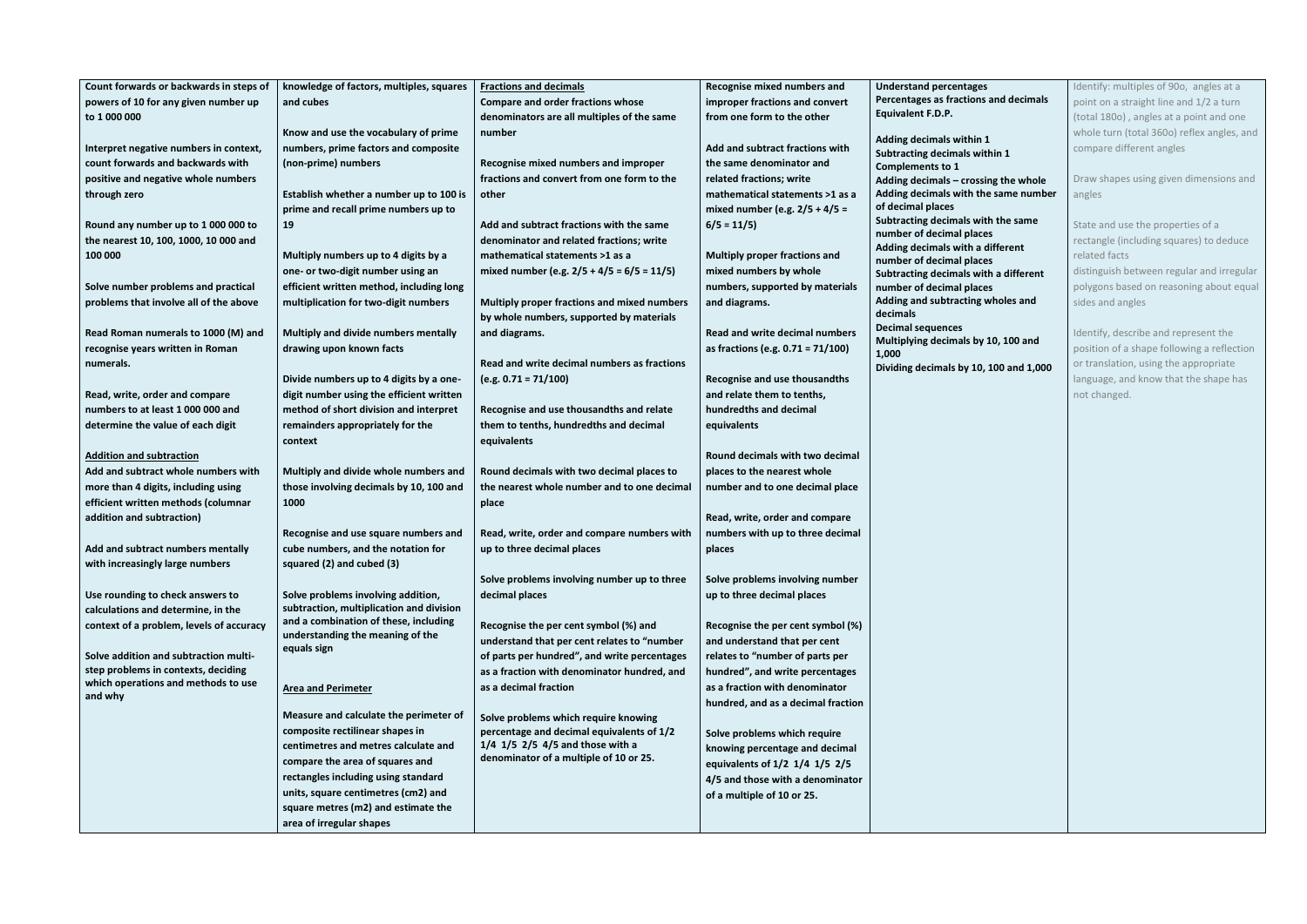| <b>Science</b>                                                                                                                                                                                                                                                                                                                                                                      |                                                                                                                                                                                                                                                                                                                                                                                                                                                                                                                                           |                                                                                                                                                                                                                                                                                                                                                                                                                                                                                                                                                     |                                                                                                                                                                                                                                  |                                                                                                                                                                                                                                                                                                                                                                                                                                                                                                                                                                    |                                                                                                                                                                                                                                                                                                                                                                                                                   |
|-------------------------------------------------------------------------------------------------------------------------------------------------------------------------------------------------------------------------------------------------------------------------------------------------------------------------------------------------------------------------------------|-------------------------------------------------------------------------------------------------------------------------------------------------------------------------------------------------------------------------------------------------------------------------------------------------------------------------------------------------------------------------------------------------------------------------------------------------------------------------------------------------------------------------------------------|-----------------------------------------------------------------------------------------------------------------------------------------------------------------------------------------------------------------------------------------------------------------------------------------------------------------------------------------------------------------------------------------------------------------------------------------------------------------------------------------------------------------------------------------------------|----------------------------------------------------------------------------------------------------------------------------------------------------------------------------------------------------------------------------------|--------------------------------------------------------------------------------------------------------------------------------------------------------------------------------------------------------------------------------------------------------------------------------------------------------------------------------------------------------------------------------------------------------------------------------------------------------------------------------------------------------------------------------------------------------------------|-------------------------------------------------------------------------------------------------------------------------------------------------------------------------------------------------------------------------------------------------------------------------------------------------------------------------------------------------------------------------------------------------------------------|
|                                                                                                                                                                                                                                                                                                                                                                                     | <b>Earth, Sun and Moon</b>                                                                                                                                                                                                                                                                                                                                                                                                                                                                                                                | <b>Forces</b>                                                                                                                                                                                                                                                                                                                                                                                                                                                                                                                                       | Properties & changes of material                                                                                                                                                                                                 |                                                                                                                                                                                                                                                                                                                                                                                                                                                                                                                                                                    | <b>Living Things and their Habitats</b>                                                                                                                                                                                                                                                                                                                                                                           |
|                                                                                                                                                                                                                                                                                                                                                                                     | Describe movement of Earth, & other<br>planets, relative to Sun.<br>Describe Sun, Earth & Moon as<br>approximately spherical bodies.<br>Identify scientific evidence that has<br>been used to support or refute ideas or<br>arguments.<br>Idea of Earth's rotation to explain day/<br>night & apparent movement of sun<br>across sky.<br>Planning different types of scientific<br>enquiries to answer questions including<br>recognising and controlling variables<br>when necessary.<br>Describe movement of Moon relative to<br>Earth. | To identify the effects of air resistance, water<br>resistance and friction.<br>To take measurements using a range of<br>scientific equipment.<br>To report and present findings.<br>To explain that unsupported objects fall<br>towards the Earth because of the force of<br>gravity acting between the Earth and the<br>falling object.<br>To plan different types of scientific enquiries<br>to answer questions.<br>To recognise that some mechanisms including<br>levers, pulleys and gears allow a smaller force<br>to have a greater effect. | How can we compare and group<br>together everyday materials?<br>How can we separate a mixture?<br>Are all changes irreversible?<br>What is a solution?<br>Plan a fair test.<br>To investigate everyday<br>materials.             |                                                                                                                                                                                                                                                                                                                                                                                                                                                                                                                                                                    | To develop scientific vocabulary<br>To identify different groups of<br>living things<br>To understand what a life cycle is To<br>compare the differences between life<br>cycles of mammals and birds<br>To be able to research to find the answer<br>to a scientific question<br>To plan a fair test<br>To observe changes<br>To create a time line indicating the stages<br>in growth and development of a human |
|                                                                                                                                                                                                                                                                                                                                                                                     | To show what the children have learnt<br>throughout the topic - mind map.                                                                                                                                                                                                                                                                                                                                                                                                                                                                 |                                                                                                                                                                                                                                                                                                                                                                                                                                                                                                                                                     |                                                                                                                                                                                                                                  |                                                                                                                                                                                                                                                                                                                                                                                                                                                                                                                                                                    |                                                                                                                                                                                                                                                                                                                                                                                                                   |
| Non-core                                                                                                                                                                                                                                                                                                                                                                            |                                                                                                                                                                                                                                                                                                                                                                                                                                                                                                                                           |                                                                                                                                                                                                                                                                                                                                                                                                                                                                                                                                                     |                                                                                                                                                                                                                                  |                                                                                                                                                                                                                                                                                                                                                                                                                                                                                                                                                                    |                                                                                                                                                                                                                                                                                                                                                                                                                   |
| <b>Victorians and Titus Salt.</b>                                                                                                                                                                                                                                                                                                                                                   | <b>Music - Christmas</b>                                                                                                                                                                                                                                                                                                                                                                                                                                                                                                                  | Geography - China                                                                                                                                                                                                                                                                                                                                                                                                                                                                                                                                   | <b>Geography - Australia</b>                                                                                                                                                                                                     | <b>History - Ancient Egyptians</b>                                                                                                                                                                                                                                                                                                                                                                                                                                                                                                                                 | <b>Grid referencing</b>                                                                                                                                                                                                                                                                                                                                                                                           |
| Who was Titus Salt and is he significant?<br>Was Titus Salt a good employer?<br>Why is Saltaire a World Heritage Site?<br>What was Titus Salt's legacy?<br>Music - Don't Stop Believing by Journey.<br>Where did rock music originate from?<br>Who are the band journey?<br>What is Bon Jovi's history as a rock star?<br><b>Listening and appraising</b><br>Performing<br>Singing. | Boom whackers - Frosty the Snowman.<br>Art - Drawing, David Hockney.<br><b>Who is David Hockney?</b><br><b>What work did David Hockney produce?</b><br>How did Hockney use colour?<br>How do you draw with perspective?<br>Draw the outline of a landscape,<br>focusing on perspective.<br>Add colour to your landscape.<br>Evaluate how effectively we have<br>reproduced Hockey's work.                                                                                                                                                 | Where in the world is China?<br>What and where are the two major rivers in<br>China?<br>Who lives in China?<br>What impact did the Grand Canal have on<br>China?<br>How do Chinese people celebrate Chinese<br><b>New Year?</b><br>Which World Heritage Site has had the biggest<br>impact on the world - Saltaire or the Grand<br>Canal?<br>Music - Ravi Shankar and South Asian Music.                                                                                                                                                            | Where in the world is Australia?<br>What are the four main landform<br>regions of Australia?<br><b>Who lives in Australia?</b><br>What is meant by the terms rural<br>and urban?<br><b>Comparison of Australia and</b><br>China. | What did the earliest civilisations have in<br>common?<br>How did the Ancient Egyptian Empire<br>begin?<br>Why is Ancient Egyptian history so<br>famously difficult to understand?<br>What were the most impressive<br>achievements of Egyptian civilisation?<br>What was society like in ancient<br>Egyptian?<br>Design and technology.<br><b>Fruit Cocktails:</b><br>Can I explain what is needed for a<br>healthy diet?<br>Can I explore and evaluate existing<br>products?<br>Can I design my own smoothie product?<br>Can I peel, chop and grate ingredients? | To use four and six figure grid references<br>to locate places on a map<br><b>Rivers</b><br>I can explain the water cycle<br>I can explain the key rivers of the UK<br>I can locate the rivers of the world To<br>describe the key features of a river<br>system<br>To use atlases and maps<br>River usage<br>To explain the impact of damming rivers.                                                            |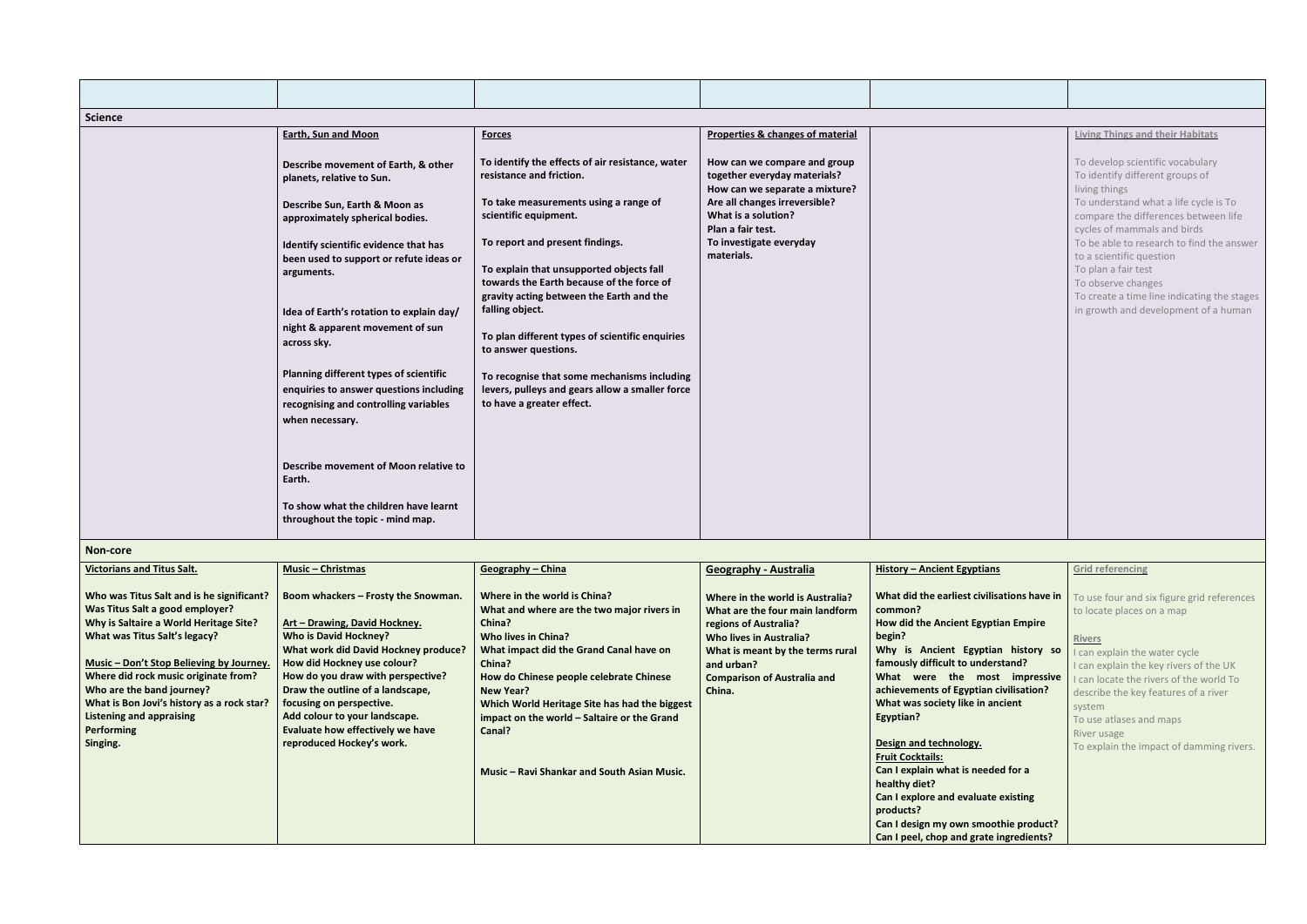| Computing.<br><b>Databases</b><br>Interrogate, create and evaluate own<br>databases.                                                                                                                                                                                                                                                                                                                                                                                                                                                                                                                                                                                                                                                         | Spreadsheets.<br>Learn how to populate spreadsheets<br>and use formulae.                                                                                                                                                                                                                                                                  |                                                                                                                                                                                                                                                                                                                                 |                                                                                                                                                                                                                                                                                                                    | Can I design my own packaging?<br>Can I evaluate my fruit cocktail?<br>Lavender Bags.<br>Can I explore and evaluate existing<br>products?<br>Can I design my own lavender bag<br>product?<br>Can I use the sewing techniques shown?<br>Can I create my own lavender bag?<br>Can I evaluate my own lavender bag?                                                                                                     |
|----------------------------------------------------------------------------------------------------------------------------------------------------------------------------------------------------------------------------------------------------------------------------------------------------------------------------------------------------------------------------------------------------------------------------------------------------------------------------------------------------------------------------------------------------------------------------------------------------------------------------------------------------------------------------------------------------------------------------------------------|-------------------------------------------------------------------------------------------------------------------------------------------------------------------------------------------------------------------------------------------------------------------------------------------------------------------------------------------|---------------------------------------------------------------------------------------------------------------------------------------------------------------------------------------------------------------------------------------------------------------------------------------------------------------------------------|--------------------------------------------------------------------------------------------------------------------------------------------------------------------------------------------------------------------------------------------------------------------------------------------------------------------|---------------------------------------------------------------------------------------------------------------------------------------------------------------------------------------------------------------------------------------------------------------------------------------------------------------------------------------------------------------------------------------------------------------------|
| Coding<br>To create a maths quiz using<br>ifelseotherwise.                                                                                                                                                                                                                                                                                                                                                                                                                                                                                                                                                                                                                                                                                   | <b>Game creating.</b><br>To plan, design, create and evaluate a<br>game.                                                                                                                                                                                                                                                                  |                                                                                                                                                                                                                                                                                                                                 |                                                                                                                                                                                                                                                                                                                    |                                                                                                                                                                                                                                                                                                                                                                                                                     |
| <b>PSHE</b>                                                                                                                                                                                                                                                                                                                                                                                                                                                                                                                                                                                                                                                                                                                                  |                                                                                                                                                                                                                                                                                                                                           |                                                                                                                                                                                                                                                                                                                                 |                                                                                                                                                                                                                                                                                                                    |                                                                                                                                                                                                                                                                                                                                                                                                                     |
| Physical health and well-being in the<br>media<br>To know that food and drink adverts can<br>use misleading marketing messages in<br>order to make a product seem healthier<br>for consumers<br>We are able to compare the health<br>benefits of a food or drink product in<br>comparison with an advertising<br>campaign<br>To identify advertising as one influence<br>on people's choices about food and<br>drink<br>We are able to analyse how the media<br>portray celebrities<br>To recognise that celebrities can be<br>presented as role models and that they<br>may be a good or not-so-good role<br>model for young people<br>We can explain why we need to be<br>cautious about things we see, hear or<br>read about in the media | Physical health and well-being in the<br>media<br>To understand that images can be<br>changed or manipulated by the media<br>and how this can differ from reality<br>We can describe how the media<br>portrayal might affect people's feelings<br>about themselves<br>To accept and respect that people have<br>bodies that are different | <b>Keeping safe and managing risk</b><br>Pupils learn about keeping safe online<br>Pupils learn how to stay safe when<br>communicating with other people online.<br>Pupils learn that violence within a relationship<br>is not acceptable.<br>Pupils lean about problems that can occur<br>when someone goes missing from home. | Mental health and well-being-<br>dealing with feelings<br>To learn about a wide range of<br>emotions and feelings and how<br>these are experienced in the body<br>To learn about times of change<br>and how this can make people<br>feel<br>To learn about feelings associated<br>with loss, grief and bereavement | Drug, alcohol and tobacco education:<br>Different influences<br>To learn about the risks associated with<br>smoking drugs,<br>including cigarettes, e-cigarettes, shisha<br>and<br>cannabis<br>To learn about different influences on<br>drug use - alcohol,<br>tobacco and nicotine products<br>To learn strategies to resist pressure<br>from others about whether to use drugs<br>- smoking drugs and<br>alcohol |
| <b>RE</b>                                                                                                                                                                                                                                                                                                                                                                                                                                                                                                                                                                                                                                                                                                                                    |                                                                                                                                                                                                                                                                                                                                           |                                                                                                                                                                                                                                                                                                                                 |                                                                                                                                                                                                                                                                                                                    |                                                                                                                                                                                                                                                                                                                                                                                                                     |
| Special places.                                                                                                                                                                                                                                                                                                                                                                                                                                                                                                                                                                                                                                                                                                                              |                                                                                                                                                                                                                                                                                                                                           | What values are shown in codes for living?                                                                                                                                                                                                                                                                                      |                                                                                                                                                                                                                                                                                                                    | What do Christians believe about old and                                                                                                                                                                                                                                                                                                                                                                            |

| Mental health and well-being - dealing<br>with feelings                                                                                                                                                                                               |
|-------------------------------------------------------------------------------------------------------------------------------------------------------------------------------------------------------------------------------------------------------|
| To learn about a wide range of emotions<br>and feelings and how these are<br>experienced in the body<br>To learn about times of change and how<br>this can make people feel<br>To learn about feelings associated with<br>loss, grief and bereavement |
|                                                                                                                                                                                                                                                       |
|                                                                                                                                                                                                                                                       |

## **We about old and new covenants?**

**What is it like to visit the Western Wall if you are Jewish?**

**What is it like to visit Makkah if you are Muslim?**

**Which places or journeys are special to Christians, and why?**

**To think about the idea of a code for living.** 

**To understand that there are different religious beliefs.** 

## **What do we understand about the word 'covenant'?**

## **Why is Abraham important to Christians?**

## **What do we know about the prophets and leaders from the Old Testament?**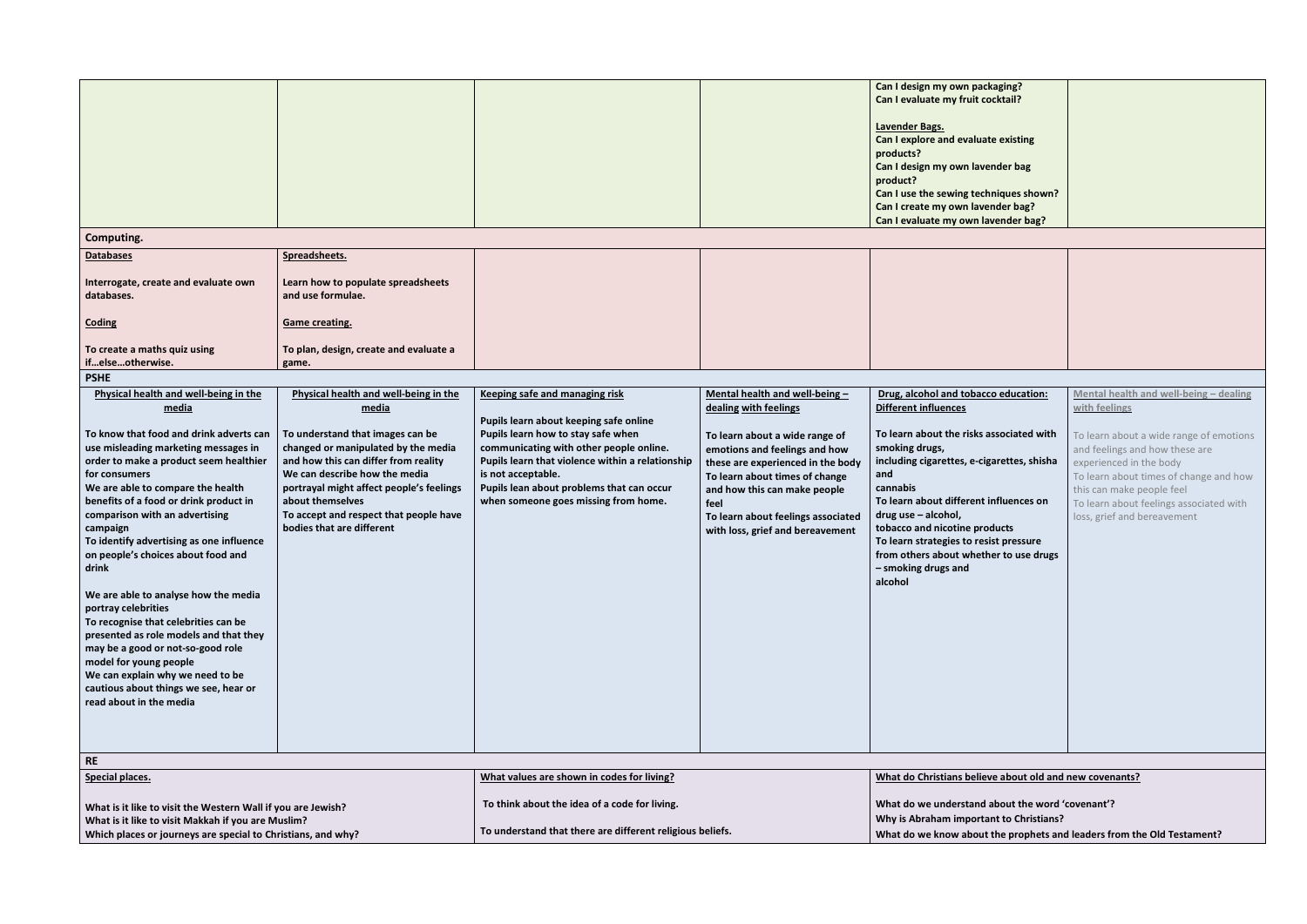| What do Sikhs consider more important than pilgrimage? |                                                                   | <b>What do Jews and Muslin</b> |
|--------------------------------------------------------|-------------------------------------------------------------------|--------------------------------|
| Why are some places special to more than one religion? | To think carefully about the Christian ideas of values.           | and the Quran?                 |
|                                                        |                                                                   | What do these three faith      |
|                                                        | To begin to understand that the impact of our values can make     | What do we know about          |
|                                                        | people happy or unhappy.                                          | Commandments?                  |
|                                                        | To describe aspects of the life and teachings of Prophet Mohammed | Why is Moses important t       |
|                                                        | and how he has influenced the lives of Muslims.                   | Why is King David importa      |
|                                                        |                                                                   | What do the stories of Jes     |
|                                                        | To think carefully about the Jewish ideas of values.              | What does 'incarnation' n      |
|                                                        |                                                                   |                                |
|                                                        | To understand the value of peace.                                 |                                |
|                                                        |                                                                   |                                |
|                                                        |                                                                   |                                |

| <b>Physical Education</b>                                                                                                                                                                                                                                                                                                 |                                                                                                                                       |                                                                                                                                                                                                                                                                   |                                                                                                                                                                                                                  |                                                                                                                                                                                                                                                                |
|---------------------------------------------------------------------------------------------------------------------------------------------------------------------------------------------------------------------------------------------------------------------------------------------------------------------------|---------------------------------------------------------------------------------------------------------------------------------------|-------------------------------------------------------------------------------------------------------------------------------------------------------------------------------------------------------------------------------------------------------------------|------------------------------------------------------------------------------------------------------------------------------------------------------------------------------------------------------------------|----------------------------------------------------------------------------------------------------------------------------------------------------------------------------------------------------------------------------------------------------------------|
| Swimming.                                                                                                                                                                                                                                                                                                                 | Swimming.                                                                                                                             | <b>Tchoukball</b>                                                                                                                                                                                                                                                 | <b>Netball</b>                                                                                                                                                                                                   | <b>Badminton</b>                                                                                                                                                                                                                                               |
| <b>Basketball</b><br>To demonstrate consistent accurate                                                                                                                                                                                                                                                                   | <b>Sports Hall Athletics</b><br>Obstacle relay.                                                                                       | Throw the ball with some degree of accuracy<br>toward a low target<br>Remember the 4 coaching points for catching                                                                                                                                                 | Identify and complete the<br>different passes sued in Netball.                                                                                                                                                   | To demonstrate good control of the<br>equipment used to play badminton                                                                                                                                                                                         |
| passing (over a range of distances) and<br>dribbling techniques, whilst under<br>pressure<br>To begin to pivot (when looking for<br>passing opportunities)<br>To further develop ABC techniques<br>to keep control of ball in a<br>competitive situation<br>To choose appropriate tactics to<br>move the ball towards the | Relay.<br>Chest push.<br><b>Standing long jump.</b><br>Standing triple long jump.<br>Vertical jump.<br>Soft javelin.<br>Speed bounce. | Take 3 steps after catching, & passing it<br>accurately<br>Understand the objective of shooting & how<br>points are scored<br>Understand the terminology rebounding,<br>forbidden zone<br>Start to put together some of the things learnt<br>into game situations | Understand the rule of footwork.<br><b>Understand that marking helps</b><br>intercept the ball and dodging<br>enables a player to get away<br>from a marker.<br><b>Complete the different types of</b><br>dodges | To demonstrate good control of power<br>and accuracy of forehand and backhand<br>stokes<br>To be able to accurately serve underarm<br>over a target or net<br>To develop improved accuracy of hitting<br>the shuttle-cock using overhead stroke<br>(smash/lob) |
| opponent's basket and shoot with<br>improved accuracy<br>To understand the importance of<br>'getting free' (by moving away,<br>coming back or dodging) in order to<br>receive a pass<br>To be able to demonstrate a range<br>of defending skills and understand<br>how to mark an opponent                                |                                                                                                                                       | <b>Swimming</b>                                                                                                                                                                                                                                                   | <b>State the difference between</b><br>attacking skills and defending<br>skills.<br>Shoot accurately in a range of<br>ways<br>Identify the different positions in                                                | To build up a rally (x7+ shots) focusing<br>on accuracy of stroke<br>To take part in opposed conditioned<br>games using a variety of strokes using<br>the correct scoring system                                                                               |
| To use all skills effectively in small<br>sided team games                                                                                                                                                                                                                                                                |                                                                                                                                       |                                                                                                                                                                                                                                                                   | <b>Netball and the different areas</b><br>players can be in.<br>I can practice a throw in from the<br>side line.<br>I can look at different strategic<br>attack and defence formations.<br><b>Swimming</b>       | <b>Rounders</b><br>To use hand-eye co-ordination to catch<br>the ball<br>consistently with one and two hands<br>To develop a safe and effective overarm<br>throw                                                                                               |
|                                                                                                                                                                                                                                                                                                                           |                                                                                                                                       |                                                                                                                                                                                                                                                                   |                                                                                                                                                                                                                  | To bowl a variety of deliveries<br>underarm<br>To choose the most effective fielding<br>technique for the situation                                                                                                                                            |

**Might** ms believe about these leaders from writings in the Torah **hs share and where do they differ? Moses, the escape from slavery and the Ten** to Christians and Jews?

- **Which is News and Christians?**
- sus' birth tell us about Christian beliefs about him?
- **mean to Christians?**

| ntrol of the<br>badminton           |  |
|-------------------------------------|--|
| ntrol of power<br>d and backhand    |  |
| serve underarm                      |  |
| curacy of hitting<br>verhead stroke |  |
| hots) focusing                      |  |
| conditioned<br>strokes using<br>m   |  |
|                                     |  |
| nation to catch                     |  |
| d two hands                         |  |
| fective overarm                     |  |
| veries                              |  |
| ctive fielding<br>on                |  |